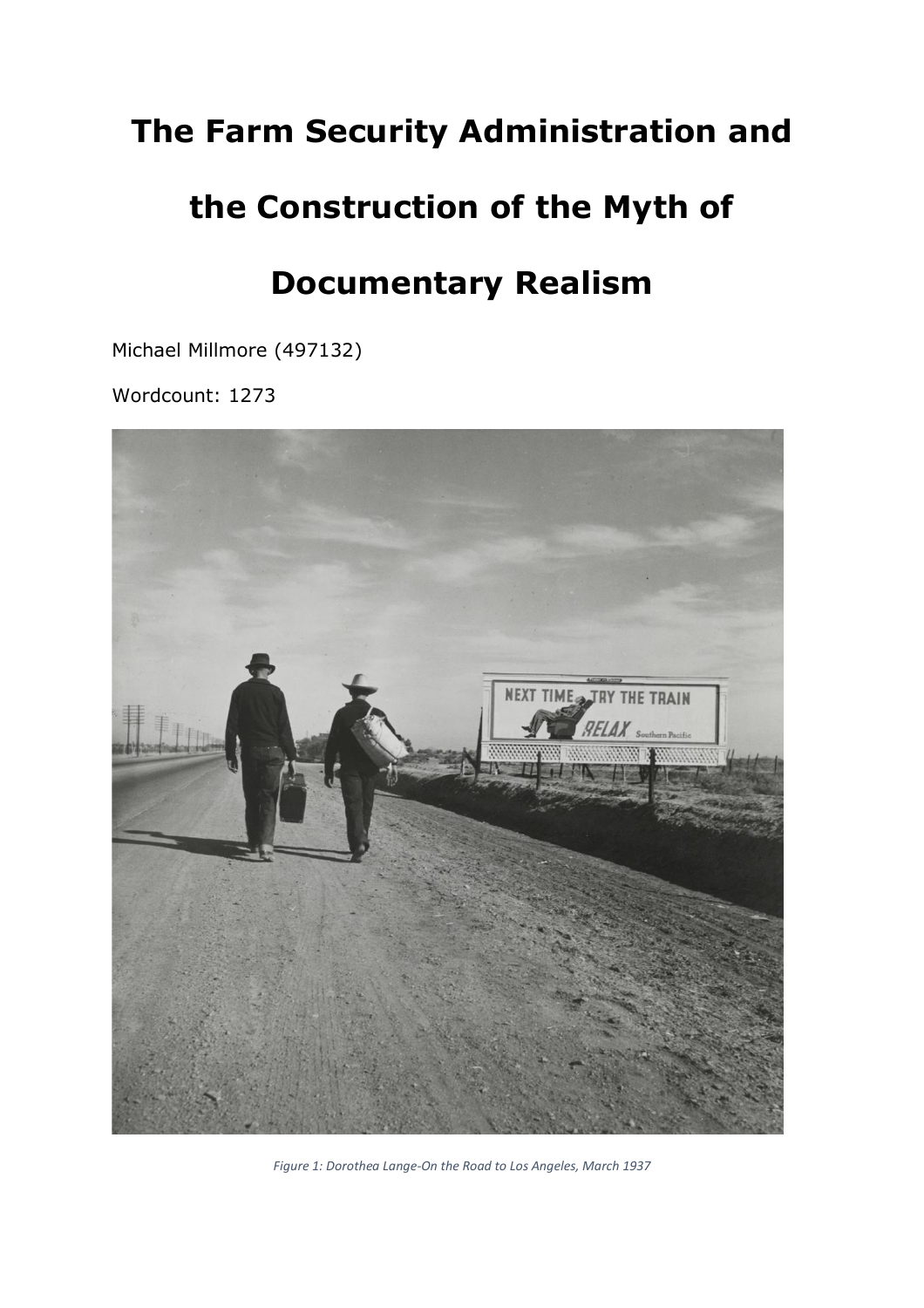#### **Introduction**

The paradigmatic form of concerned photography, which was framed through the politics of reform, is exemplified by the photographers of the Farm Security Administration (FSA) who were commissioned as part of President Roosevelt's 'New Deal' to shine a light on the adversity suffered by citizens of the United States as a result of the Great Depression. Price (2009: 97) describes this as *"the most important example of a major state-funded documentary project in the world"* with many of its participants entering the *"pantheon of great photographers"* producing work that is often described as revealing the *"human face of Depression Day America."* 

I have chosen the work of the FSA project as they still make an interesting case study about the nature of realism in photography, an issue that despite increased visual literacy remains a contested area of debate. Because the work was state sponsored, had a specific political intent which aimed to influence the viewer, and has now become canonised within an art context, both the practice and the images themselves provoke a seemingly contradictory reading. Errol Morris (2011) believes this is far from resolved and asks these provocative questions which encapsulate the plurality of photographic meaning itself: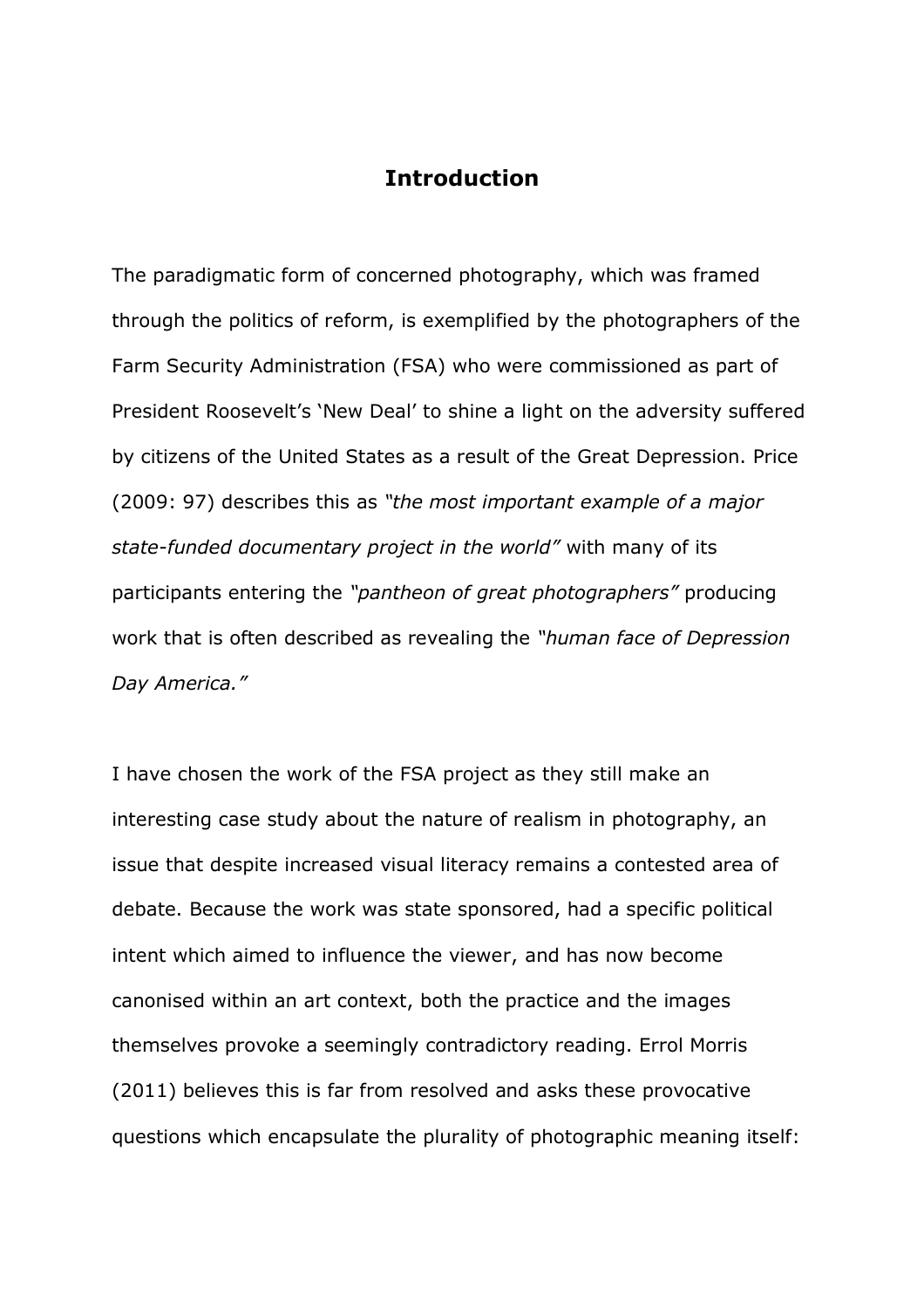"*When does a photograph document reality? When is it propaganda? Can a single photograph be all three?"* (Morris, 2011: 133)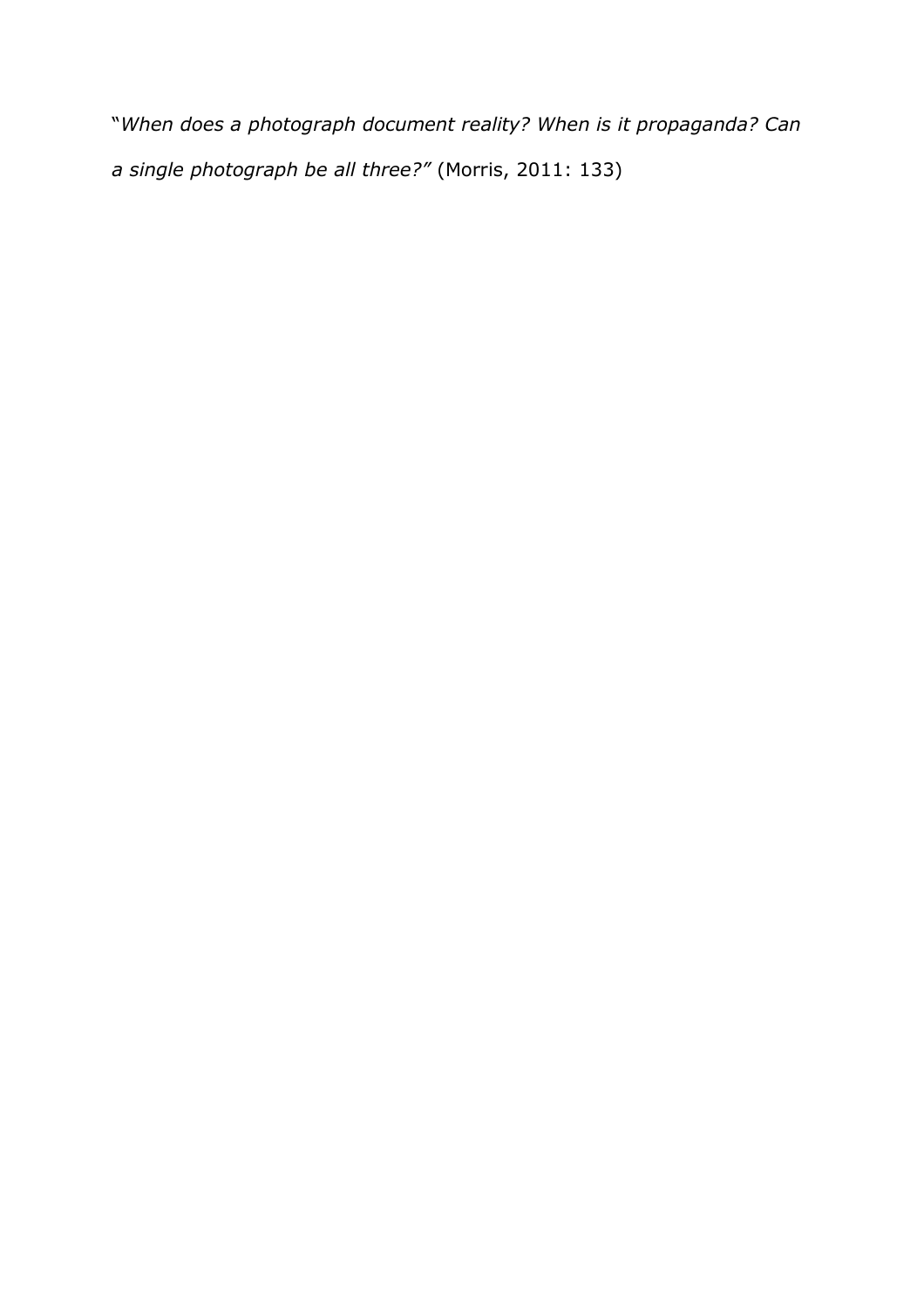#### **Roy Stryker: authoring the FSA**



*Figure 2: Dorothea Lange-One Man, One Mule, Greene County, Georgia, July 1937*

John Tagg (1982: 126) argues that it was FSA director Roy Stryker who provided the authorial direction of the organisation. Stryker issued detailed shooting scripts to his photographers and ultimately categorised and filed all of their work. Images which did not fulfil the ideological vision of the project were 'killed' with holes being punched through the negatives. Hence the conclusion that *"The total 'world view' of the FSA file was…predominately Stryker's."* Tagg sees an ideological framework apparent in Stryker's approach, culminating in a desire to show images of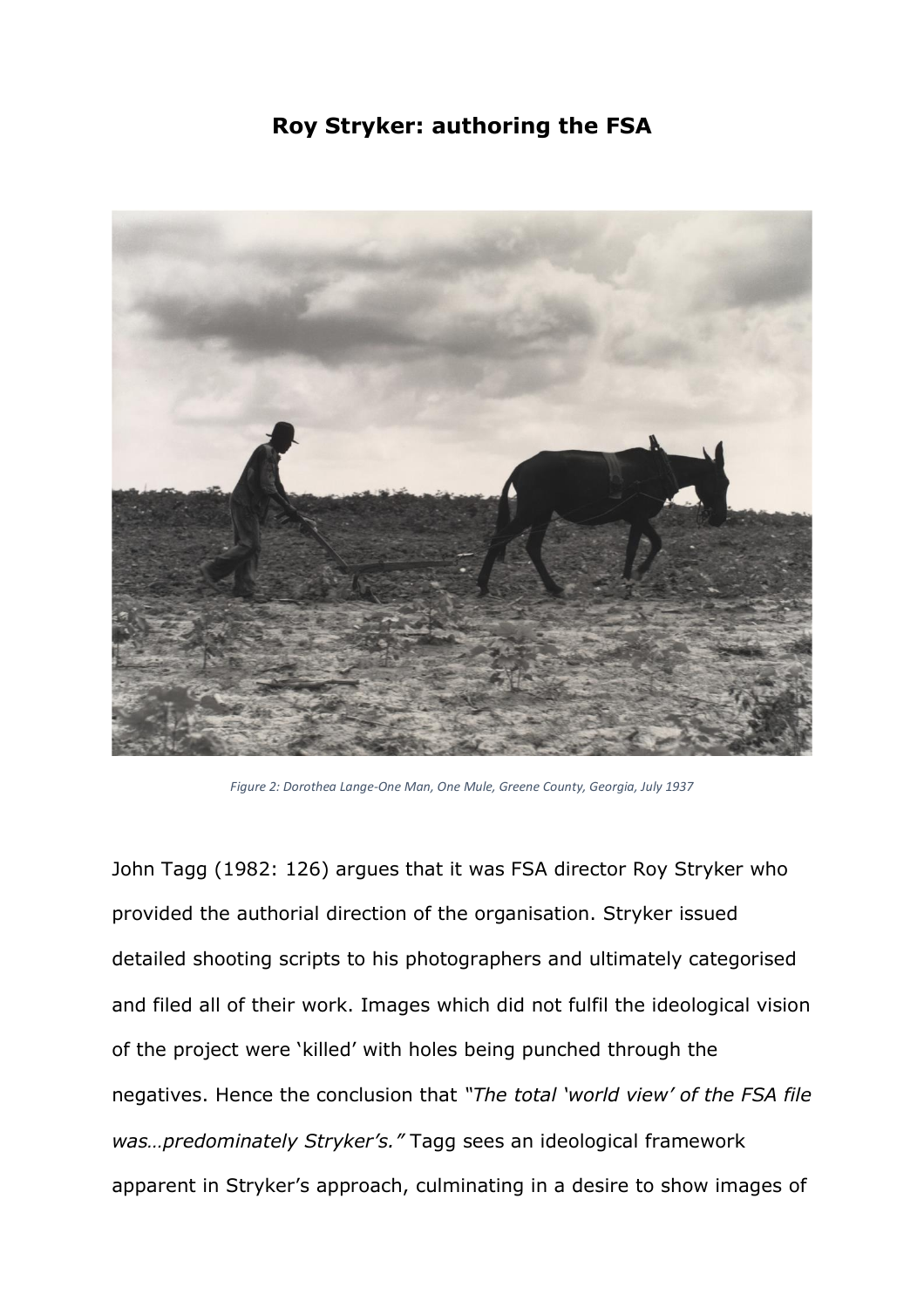a rural America prior to the effect of industrialisation: *"For Stryker, the picture files exactly represented life as he had known it and wished it to be."* (Tagg, 1982: 128)

In order to bolster support for the government relief policies, the images followed a strategy employed by earlier socially concerned photographers such as Jacob Riis, who concentrated attention on what can be termed the 'deserving poor.' Solomon-Godeau (2009: 178-9) describes the depiction of the subject as a *"pictorial spectacle"* which is usually targeted at a different class:

*the appeal made to the viewer was premised on the assertion that the victims of the Depression were to be judged as the deserving poor, and this the claim for redress hinged on individual misfortune rather than on systematic failure in the political, economic, and social spheres.* (Solomon-Godeau, 2009: 179)

Price (2009: 98-9) asserts that subjects were chosen because of their representative qualities which allowed for empathy from the viewer who could recognise someone like themselves in the photographs. While the images were factual, they were also densely constructed to produce a desired response that transcended what was simply shown. They displayed seemingly contradictory qualities which get to the heart of why documentary photography is so hard to qualify: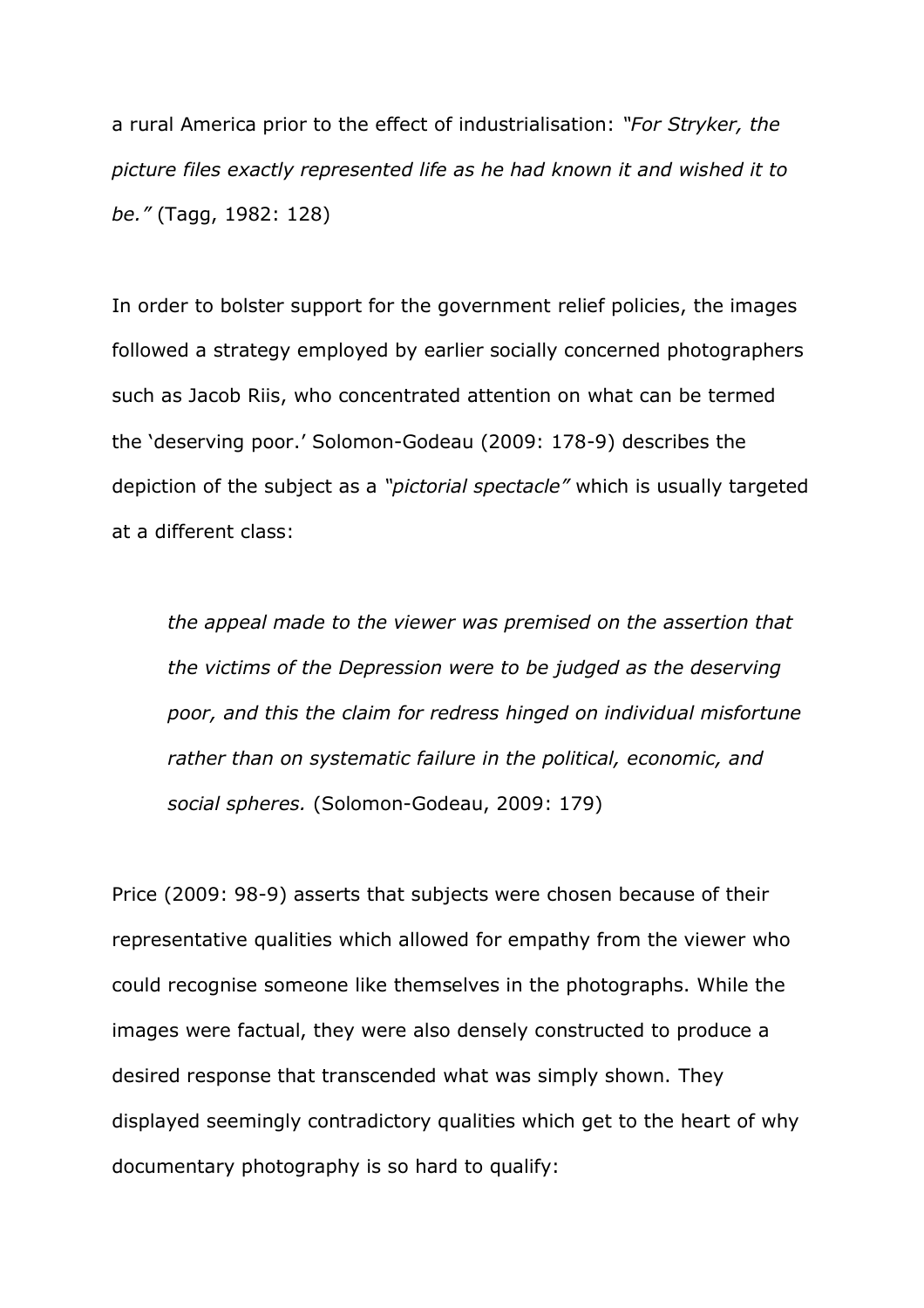*These photographs are treated as historical, but timeless; densely coded, but transparent; specific, but universal.* (Price, 2009: 99)

Martha Rosler (2003) is scathing in her assessment of the type of documentary practice typified by the FSA photographers, seeing it as representing *"the social conscience of liberal sensibility presented in visual imagery"*, *"social work propagandizing"* and, *"the reification of wrongs."* (Rosler, 2003: 261-2) Likewise, she is critical on the effects of such work on their intended audiences:

*The liberal documentary assuages any stirrings of consciences in its viewers the way scratching relieves an itch…Yet this reminder carries the germ of an inescapable anxiety about the future. It is both flattery and warning (as it always has been). Documentary is a little like horror movies, putting a face on fear and transforming threat into fantasy, into imagery.* (Rosler, 2003: 263)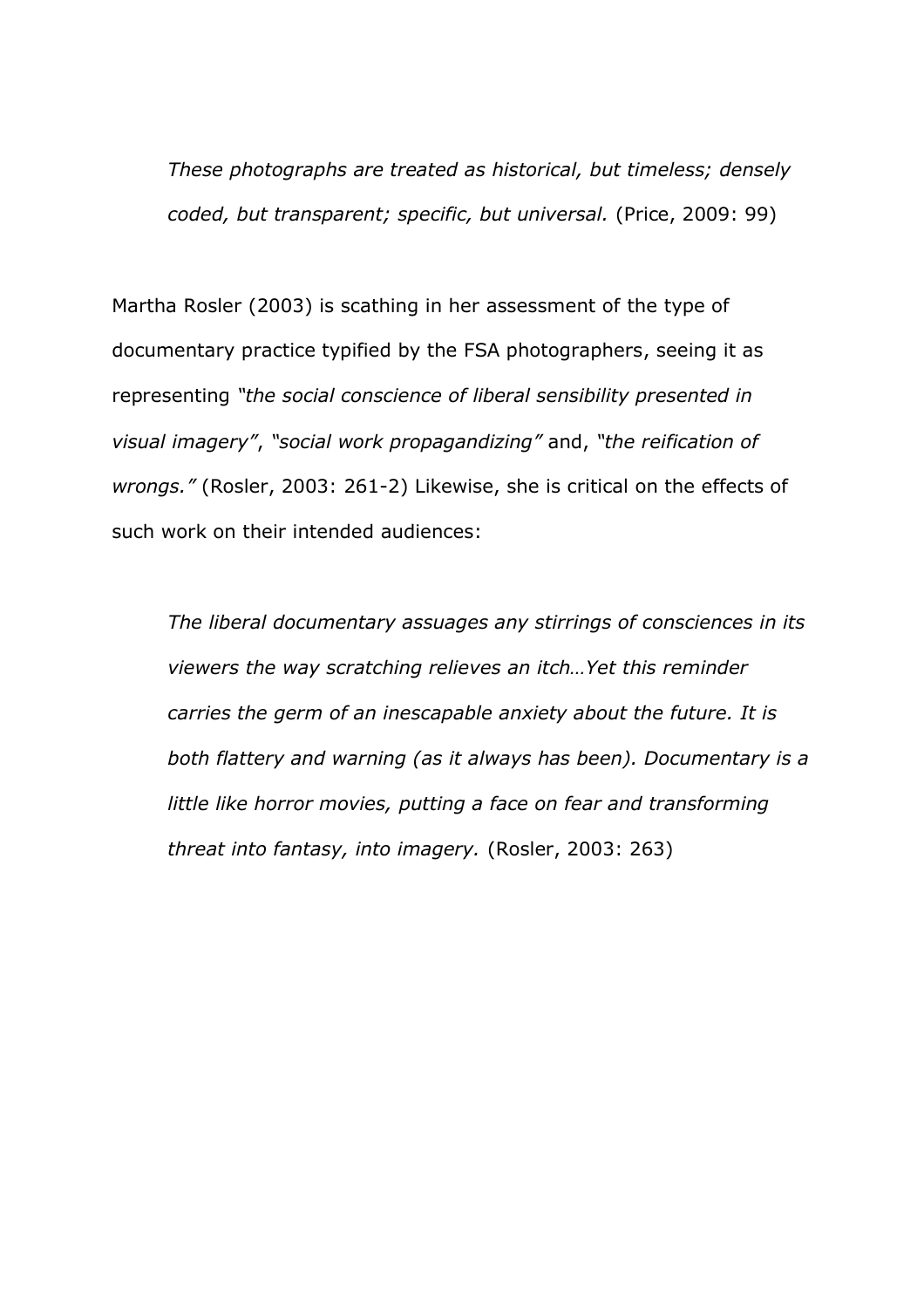

**Florence Thompson - Migrant Mother**

*Figure 3: Dorothea Lange-Migrant Mother, Nipomo, California, March 1936*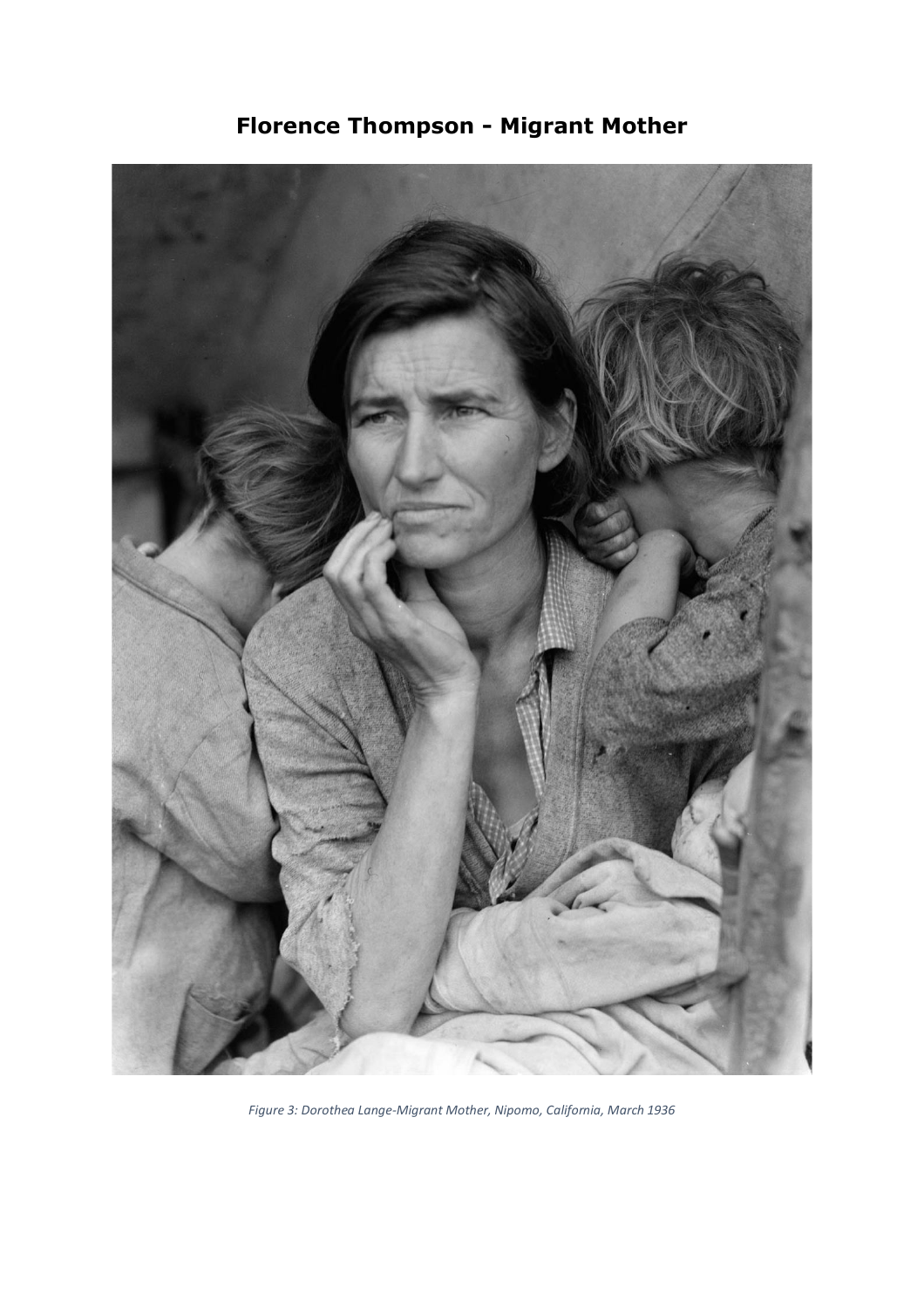Perhaps one of the most famous and reproduced photographs of all time, Dorothea Lange's 'Migrant Mother' raises interesting questions about representation and ethics. Roy Stryker described the image in 1972:

*To me, it is the picture of the Farm Security…She has all of the suffering of mankind in her but all of the perseverance too…You can see anything you want to in her. She is immortal.* (Rosler, 2003: 267)

The suggestion here is that the photograph transcends the person photographed, becoming symbolism rather than testimony. Rosler asks, *"Are photographic images, then, like civilization, made on the backs of the exploited?"* (Rosler, 2003: 267)

Solomon-Godeau (2009) asserts that the traditional documentary mode is a set hierarchical relation between photographer, spectator and subject. The photographer holds the power in this relationship with the subject being lesser or 'Other':

*For the spectator, the viewing experience constructed both phenomenologically and culturally creates a position of mastery, of scopic command, sustaining the authority of the viewer's look which is further buttressed by more or less unconscious sensations of mastery and possession.* (Solomon-Godeau, 2009: xxix-xxx)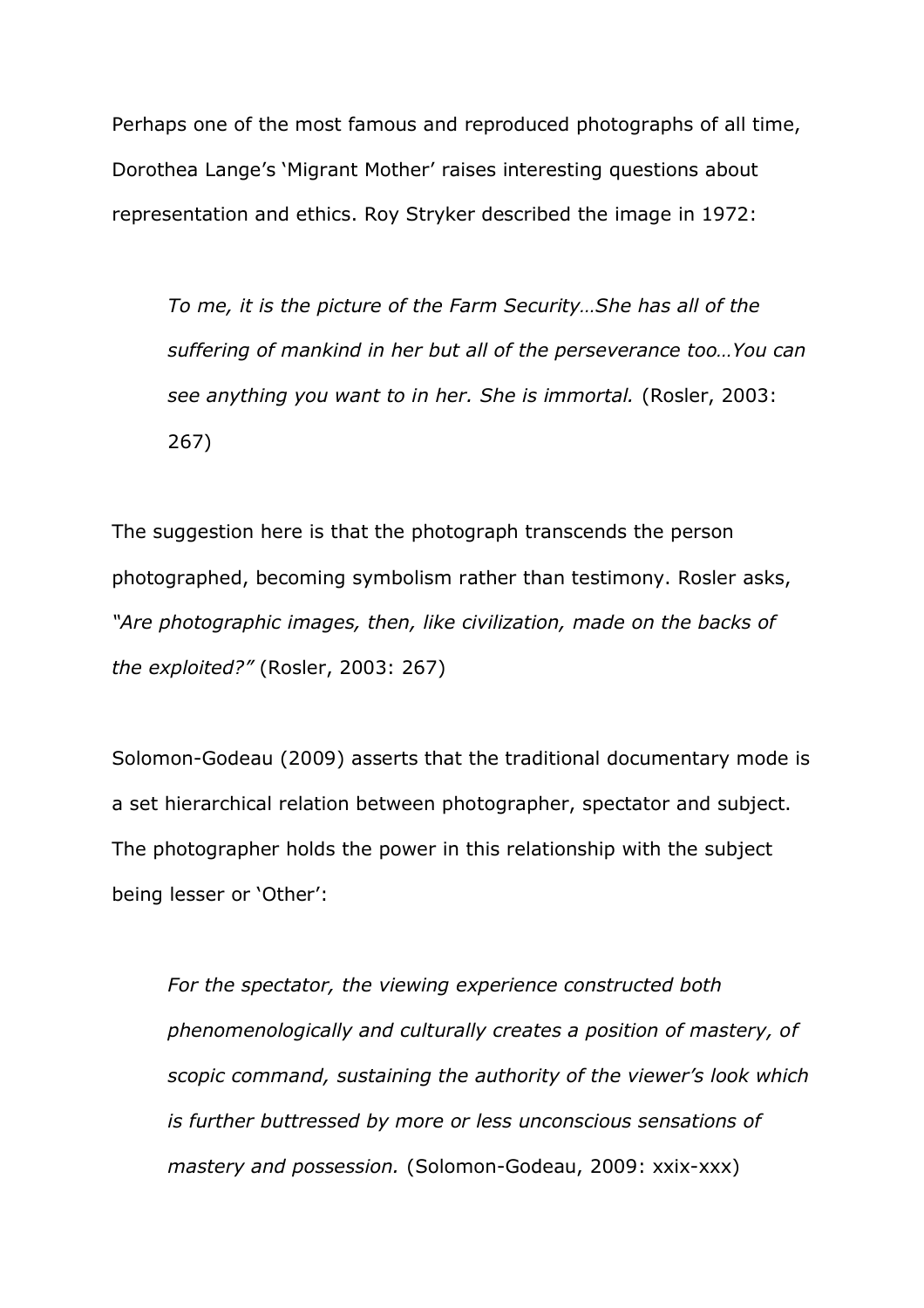Florence Thompson herself agrees with this argument about the imbalance of power relations at play, stating in 1978: *"That's my picture hanging all over the world, and I can't get a penny out of it…What good's it doing me?"* (Rosler, 2003: 267) This testimony brings into stark relief the lack of real political change or good that even the most famous of documentary images can make.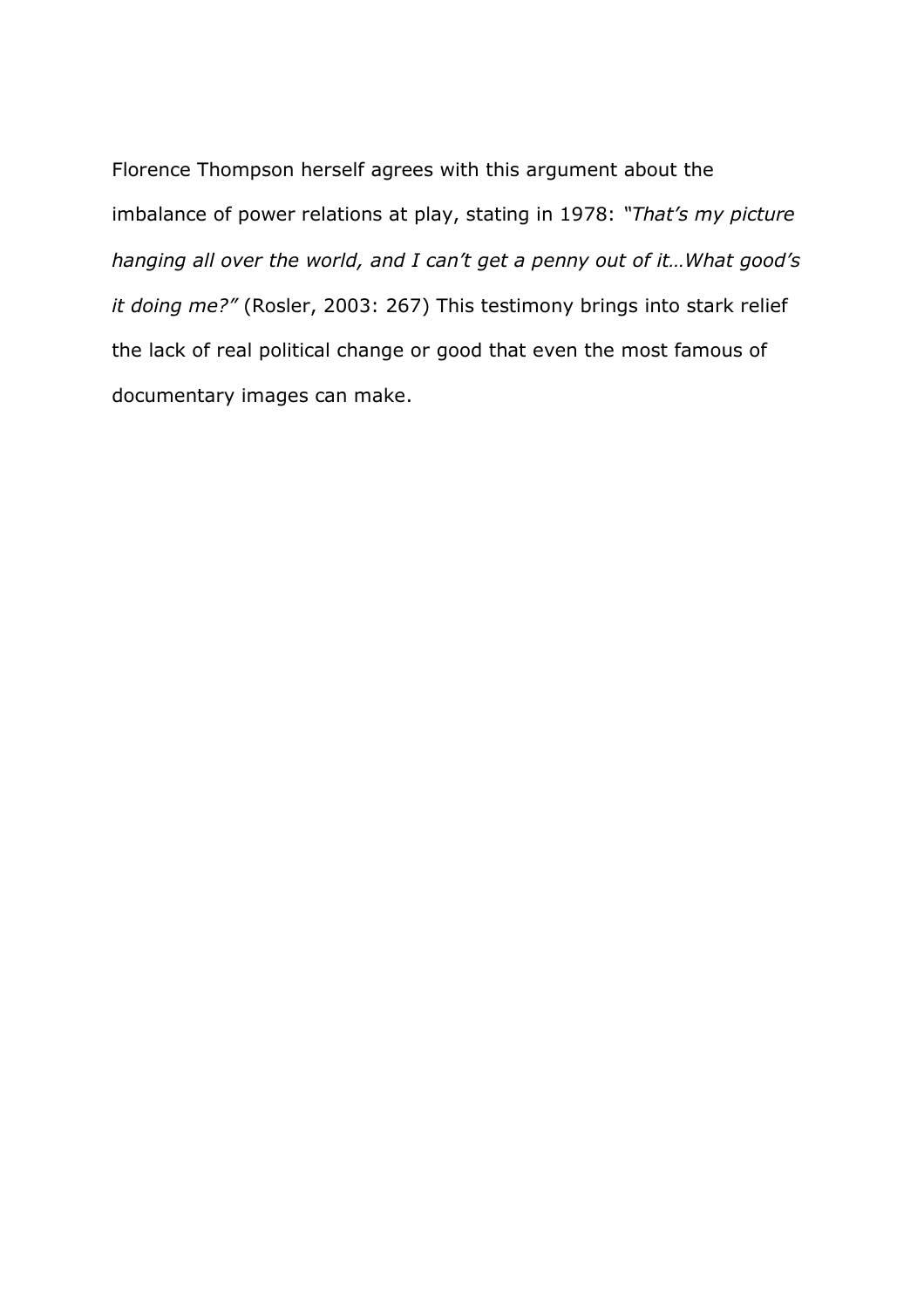### **Conclusion**



*Figure 4: Dorothea Lange-Ditched, Stalled and Stranded, San Joaquin Valley, California, February 1936*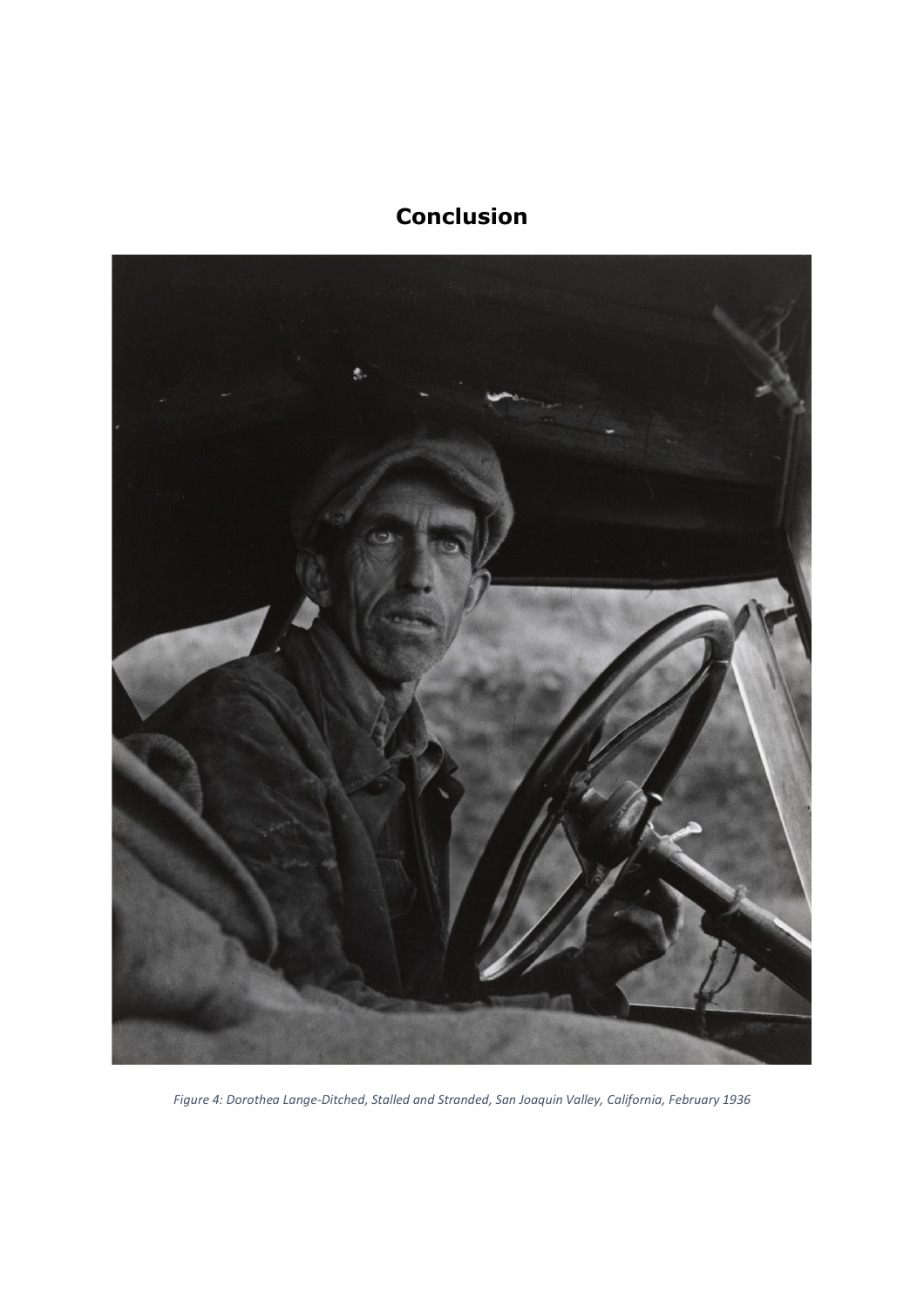James Curtis describes the aesthetic and methodology of the FSA project: *"The realism was deliberate calculated and highly stylized."* (Morris, 2011: 133) This statement concisely summarises the ideological nature of the FSA, something that has been obscured by the myth of documentary objectivity. Price (2009: 106-7) argues that although photographs are carefully fabricated, this construction is not immediately noticeable to the spectator who innocently looks upon a scene that is apparently natural and unmediated. However, these photographs are part of a system of power that Michel Foucault termed the 'regime of truth.' For Foucault, these are examples of surveillance, observation and control - an analysis which casts doubt on their apparent reformist intent.

While questioning whether any wrongs were corrected through the work of the FSA, John Tagg (1982: 139) concedes that the work precedes a new economic upsurge that would transform the structure of American society. However, the subjects recorded were already a *"source of reverie and nostalgia"*, something that is arguably an integral part of the language of documentary:

*We may live the space of the picture, its 'reality', its ideological field. But as the picture draws us in, we are drawn into its orbit, into the gravitational field of its 'realism'. There it holds us by the force of 'the Past' as successfully as it once exerted the force of 'the Present'. If the majority of photographs raise barriers to their close*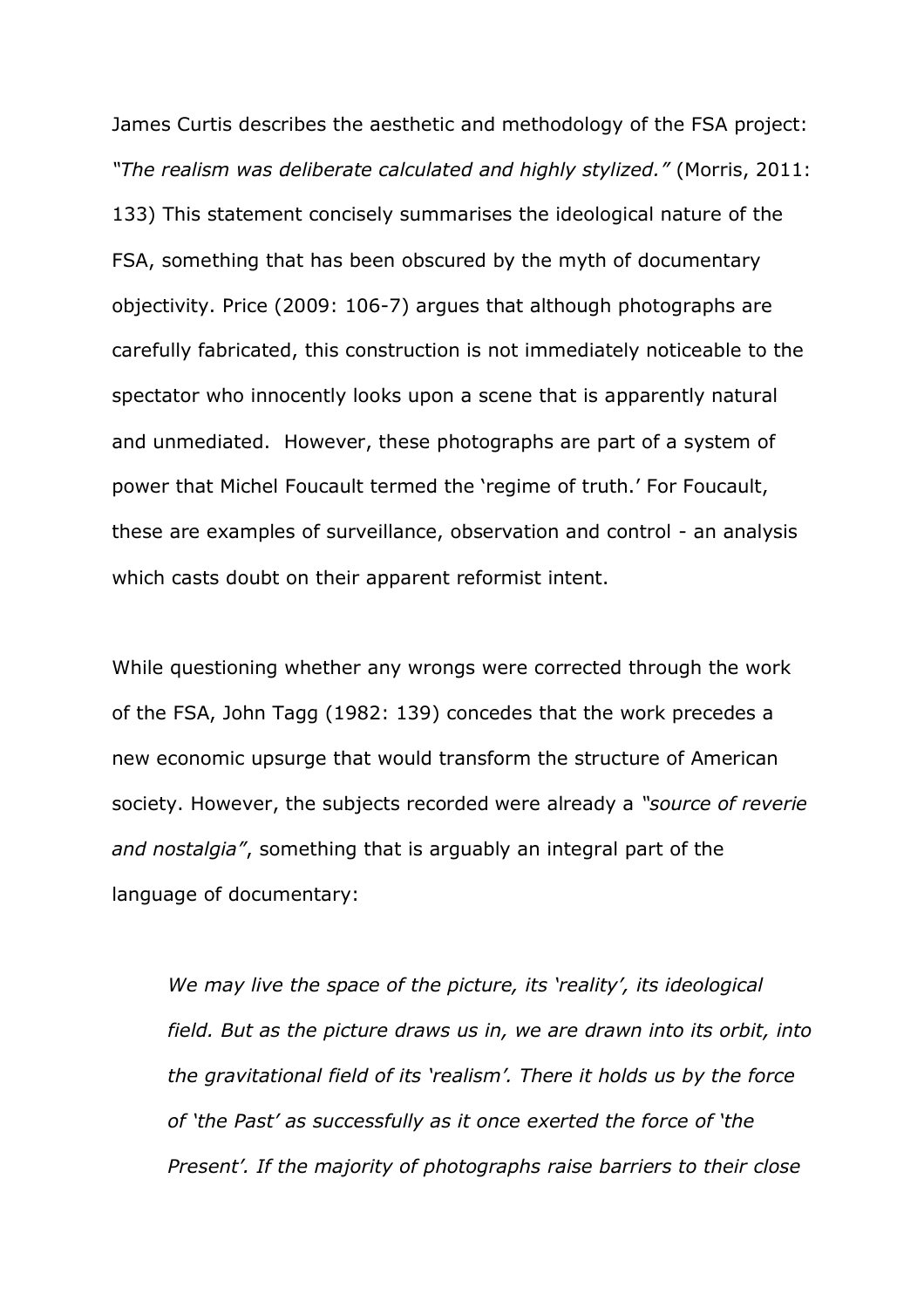*inspection, making protracted analysis seem 'excessive', then these photographs invite a closer and closer view. The further one penetrates, the more one is rewarded by the minutiae of detail suspended in the seemingly transparent emulsion. We seem to experience a loss of our reality; a flow of light from the picture to us and from ourselves into the picture. Like Stryker, we are invited to dream in the ideological space of the photograph.* (Tagg, 1982: 139-141)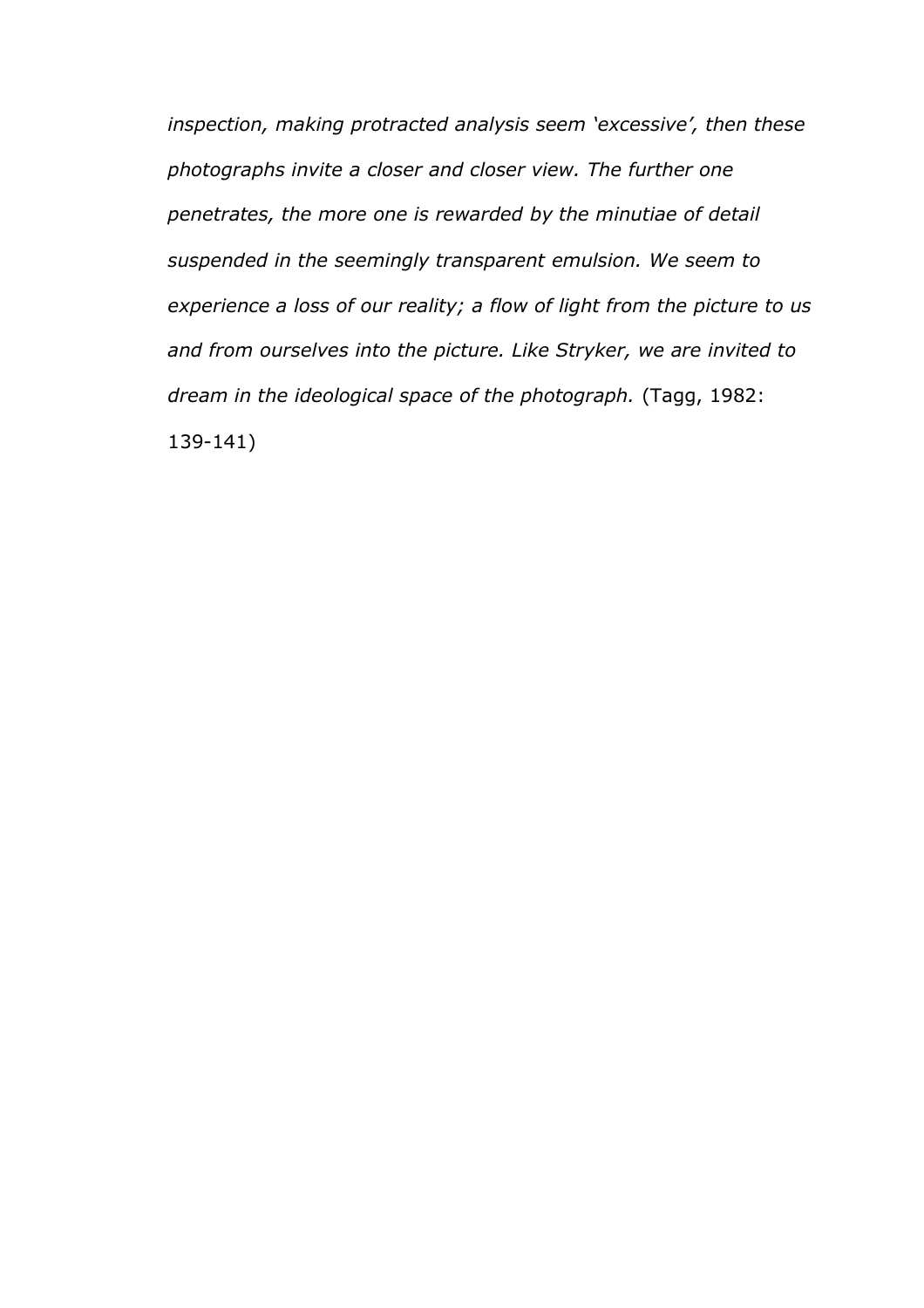#### **List of Illustrations:**

Figure 1: Lange, D. (1937) *On the Road to Los Angeles, California, March 1937.* [Photograph] At: [https://www.moma.org/collection/works/44521?artist\\_id=3373&page=1&](https://www.moma.org/collection/works/44521?artist_id=3373&page=1&sov_referrer=artist) [sov\\_referrer=artist](https://www.moma.org/collection/works/44521?artist_id=3373&page=1&sov_referrer=artist) (accessed  $9<sup>th</sup>$  April 2021)

Figure 2: Lange, D. (1937) *One Man, One Mule, Greene County, Georgia, July 1937.* [Photograph] At: <https://www.moma.org/collection/works/56890> (accessed 9th April 2021)

Figure 3: Lange, D. (1936) *Migrant Mother, Nipomo, California, March 1936.* [Photograph] At: [https://cdn.britannica.com/17/71217-050-](https://cdn.britannica.com/17/71217-050-6690956F/Migrant-Mother-photograph-Nipomo-California-Dorothea-Lange-1936.jpg) [6690956F/Migrant-Mother-photograph-Nipomo-California-Dorothea-](https://cdn.britannica.com/17/71217-050-6690956F/Migrant-Mother-photograph-Nipomo-California-Dorothea-Lange-1936.jpg)[Lange-1936.jpg](https://cdn.britannica.com/17/71217-050-6690956F/Migrant-Mother-photograph-Nipomo-California-Dorothea-Lange-1936.jpg) (accessed 9th April 2021)

Figure 4: Lange, D. (1936) Ditched, Stalled and Stranded, San Joaquin Valley, February 1936. [Photograph] At: [https://www.moma.org/collection/works/53159?artist\\_id=3373&page=1&](https://www.moma.org/collection/works/53159?artist_id=3373&page=1&sov_referrer=artist) [sov\\_referrer=artist](https://www.moma.org/collection/works/53159?artist_id=3373&page=1&sov_referrer=artist) (accessed 9th April 2021)